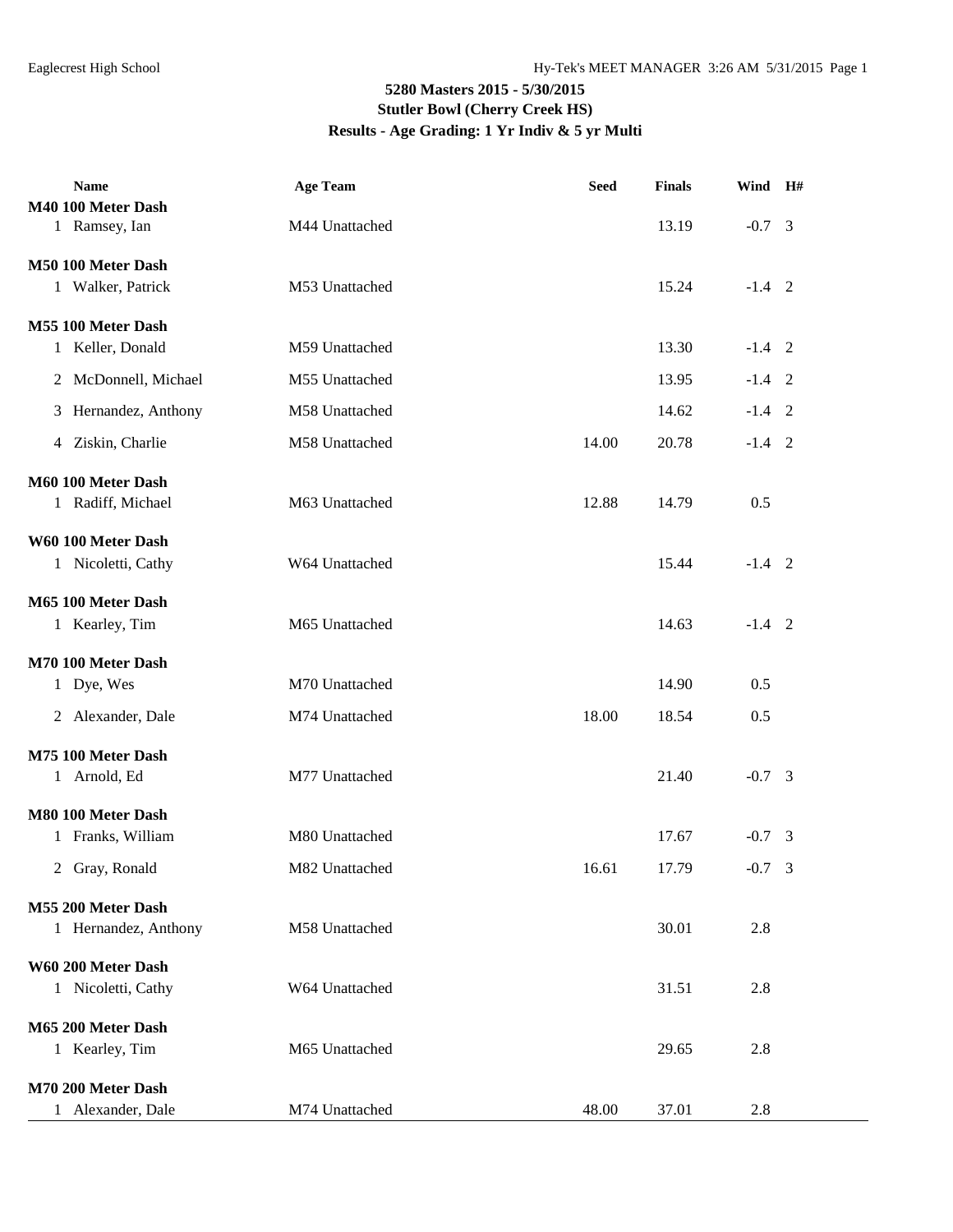## **5280 Masters 2015 - 5/30/2015 Stutler Bowl (Cherry Creek HS) Results - Age Grading: 1 Yr Indiv & 5 yr Multi**

## **W35 400 Meter Dash**

| VVJJ TVV IVICICI <i>Va</i> dii |                |         |         |
|--------------------------------|----------------|---------|---------|
| 1 Armstrong, Amy               | W38            |         | 1:07.59 |
| M40 400 Meter Dash             |                |         |         |
| 1 Ramsey, Ian                  | M44 Unattached |         | 57.19   |
|                                |                |         |         |
| M50 400 Meter Dash             |                |         |         |
| 1 Gilbert, James               | M52 Unattached | 1:05.00 | 1:02.68 |
| W55 400 Meter Dash             |                |         |         |
| 1 Julie, Berryhill             | W56 Unattached | 1:25.20 | 1:27.20 |
|                                |                |         |         |
| W60 400 Meter Dash             |                |         |         |
| 1 Nicoletti, Cathy             | W64 Unattached |         | 1:18.14 |
| M60 400 Meter Dash             |                |         |         |
| 1 Radiff, Michael              | M63 Unattached | 1:08.00 | 1:10.77 |
| <b>M13-14 800 Meter Run</b>    |                |         |         |
| 1 Scholl, Tyler                | M14 Unattached | 2:14.00 | 2:13.37 |
|                                |                |         |         |
| <b>W17-18 800 Meter Run</b>    |                |         |         |
| 1 Scholl, Tabor                | W18 Unattached | 2:08.00 | 2:13.38 |
| W35 800 Meter Run              |                |         |         |
| 1 Armstrong, Amy               | W38 Unattached |         | 2:32.06 |
| M45 800 Meter Run              |                |         |         |
| 1 Wait, Tracy                  | M47 Unattached | 2:30.00 | 2:33.25 |
|                                |                |         |         |
| M50 800 Meter Run              |                |         |         |
| 1 Gilbert, James               | M52 Unattached | 2:20.00 | 2:17.79 |
| W50 800 Meter Run              |                |         |         |
| Stephanie, Scholl<br>1         | W52 Unattached | 2:40.00 | 2:43.79 |
|                                |                |         |         |
| W55 800 Meter Run              |                |         |         |
| 1 Julie, Berryhill             | W56 Unattached | 3:23.60 | 3:28.81 |
| M13-14 1500 Meter Run          |                |         |         |
| 1 Scholl, Tyler                | M14 Unattached | 4:25.00 | 4:38.08 |
| <b>W45 1500 Meter Run</b>      |                |         |         |
| 1 Freis, Jeannie               | W45            |         | 6:07.17 |
| 2 Van Wagne, Kim               | W48 Unattached |         | 6:43.02 |
| <b>M45 1500 Meter Run</b>      |                |         |         |
| 1 Wait, Tracy                  | M47 Unattached | 5:50.00 | 5:25.88 |
|                                |                |         |         |